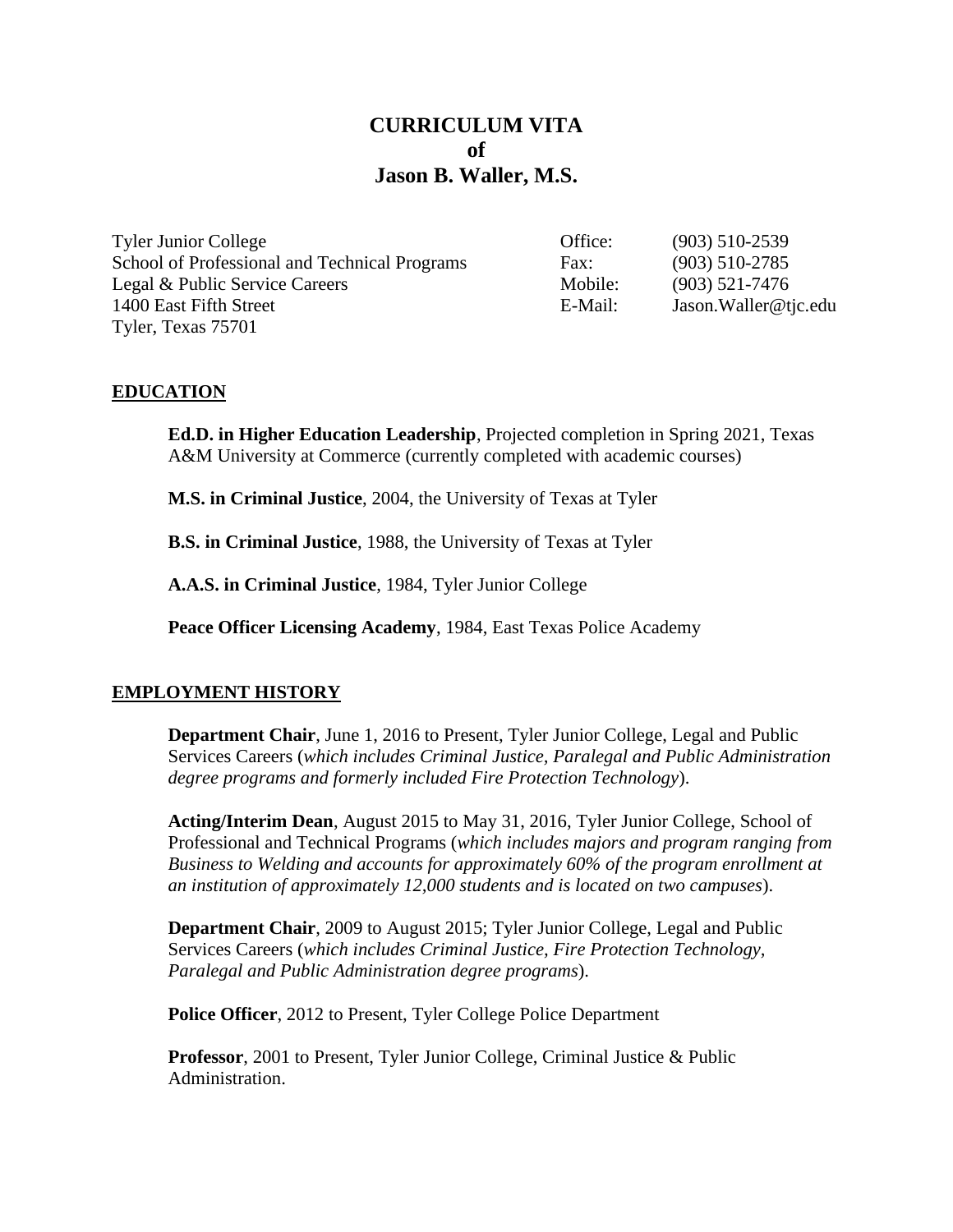**Reserve Patrol Deputy**, 2001 to 2007, Smith County Sheriff's Department

**Adjunct Professor**, 1994 to 1997, Tyler Junior College, Department of Criminal Justice.

**Lieutenant/Member of Sheriff's Command Staff,** 1995 to 2001, Smith County Sheriff's Department

**Lieutenant/Criminalist: Violent Crimes Unit**, 1995 to 2001, Smith County Sheriff's Department.

**Homicide, Robbery, & Sex Crimes Detective**, 1988 to 2001, Smith County Sheriff's Department.

**Patrol Deputy**, 1987 to 1988, Smith County Sheriff's Department.

**Senior Patrolman**, 1984 to 1987, Tyler Police Department.

**Police Cadet**, 1982 to 1984, Tyler Junior College Police Department.

## **ACADEMIC COURSES TAUGHT**

**Introduction to Criminal Justice:** CRIJ 1301, Classroom and Internet

**Court Systems and Practices:** CRIJ 1306, Classroom

**Crime in America:** CRIJ 1307, Classroom and Internet

**Fundamentals of Criminal Law:** CRIJ 1310, Classroom and Internet

**Juvenile Justice Systems:** CRIJ 1313, Classroom and Internet

**Community Resources in Corrections:** CRIJ 2301, Classroom and Internet

**Correctional Systems and Practices:** CRIJ 2313, Classroom

**Criminal Investigations:** CRIJ 2314, Classroom and Internet

**Legal Aspects of Law Enforcement:** CRIJ 2323, Classroom and Internet

**Police Systems and Practices:** CRIJ 2328, Classroom and Internet

**Criminalistics I:** CJSA 1308, Classroom

**Criminalistics II:** CJSA 2323, Classroom and Laboratory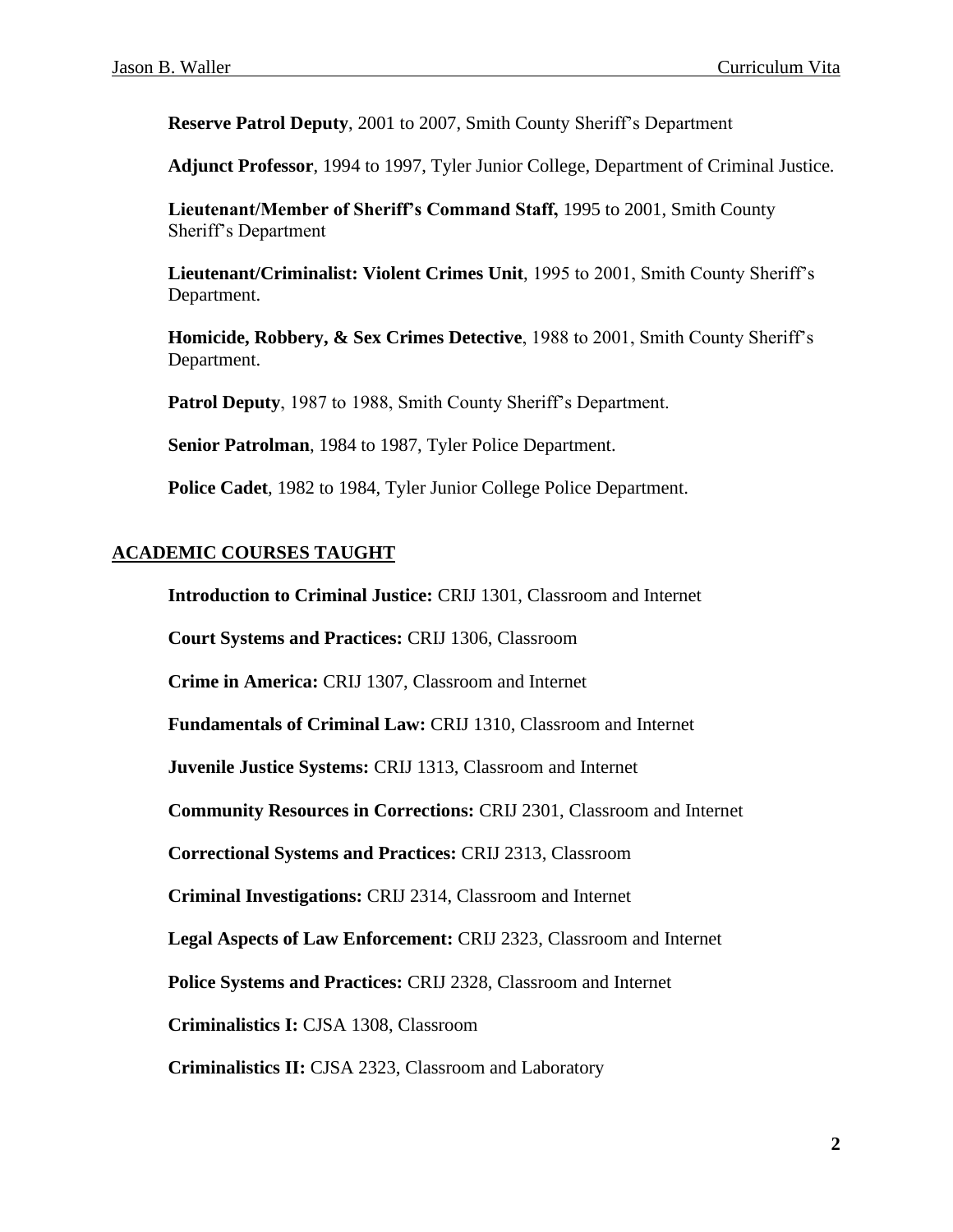**Criminalistics III:** CJSA 2332, Classroom and Laboratory

**Special Topics in Violent Crime Investigation:** CJSA 1393, Classroom

**Forensic Science I:** FORS 2440, Classroom and Laboratory (former course)

**Governmental Agencies**, PBAD 1341, Internet

**Public Relations in the Public Sector**, PBAD 2301, Internet

**Ethics in the Public Sector,** PBAD 2335, Internet

**Human Resources in the Public Sector**, PBAD 2339, Internet

**Special Topics in Local Government**, PBAD 1392, Internet

#### **CERTIFICATION AND LICENSES:**

**Master Peace Officer License**, Texas Commission on Law Enforcement.

**Instructor License**, Texas Commission on Law Enforcement.

**Advanced Certification in Fingerprint Classification**, Dallas County Sheriff's Academy.

**Advanced Certification in Latent Fingerprint Comparison**, Dallas County Sheriff's Academy.

**Advanced Certification in Latent Fingerprint Comparison**, Federal Bureau of Investigation.

**Advanced Homicide Skills Training**, Metro-Dade Florida Training Academy.

**Forensic Pathology,** University of New Orleans.

**Forensic Anthropology Studies**, University of New Orleans.

**Certification in Automated Fingerprint Identification System Operations,** Texas Department of Public Safety.

**Classification, Rolled, and Latent Examinations,** Texas Department of Public Safety.

**Advanced Blood Stain Analysis Certification**, Texas Department of Public Safety with Henderson Forensics.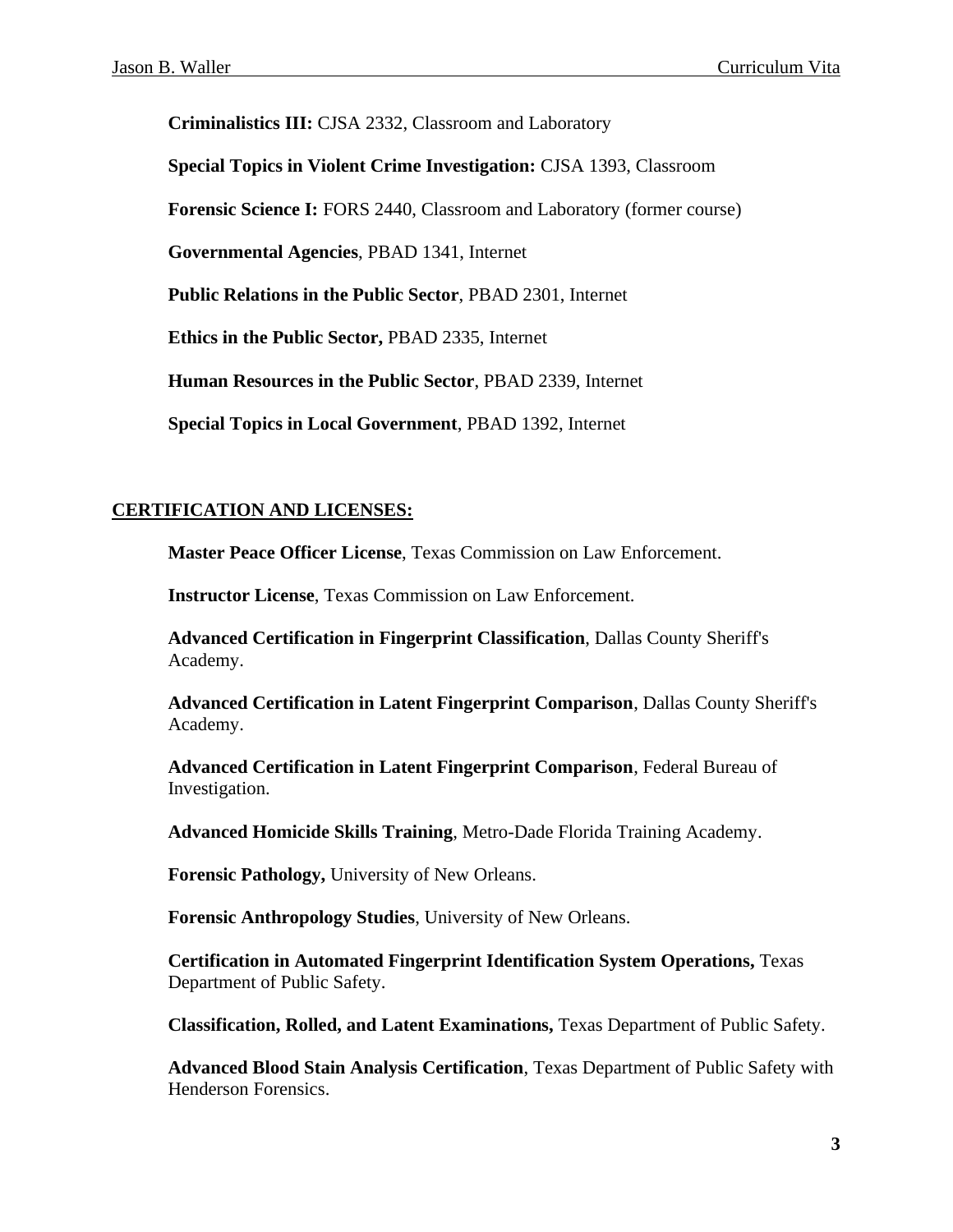### **PUBLICATIONS**

*Domestic Violence: Do Better Investigations Equal More Punitive Punishments?,*  2004, Master's Thesis.

*"State of Texas v Steelman-***A Case Review on Probable Cause,***" Code Three Magazine, Fall 2002.*

**"A Day That We'll Never Soon Forget: Remembering 9-11,"** *Code Three Magazine*, Fall 2001.

#### **PRESENTATIONS**

**"Don't Serve Time!: Post Bail on Your Perishing Program,"** National Institute for Staff and Organizational Development (NISOD) International Conference on Teaching and Leadership Excellence, May 2015, Austin, Texas

**"Better Customer Service: Remarks by a Faculty Senate President,"** Fall Faculty Convocation, Tyler Junior College, August 2015, Tyler, Texas

**"Better Domestic Violence Investigations Lead to Better Prosecutions,"** Community College Criminal Justice Educators of Texas (CCCJET) Conference, May 2006, Tyler, Texas.

**"Domestic Violence: A Call for Better Investigations,"** Texas Community College Teachers Association (TCCTA), February 2006, Houston, Texas.

**"Domestic Violence: A Better Way To Document the Investigation**," East Texas Peace Officers Association, June 2002, Tyler, Texas.

**"Twelve Steps to Crime Scene Investigation,"** Texas Chief Deputies Association Conference, June 2000, Tyler, Texas.

#### **BOOK REVIEWS**

**Book and REVEL Software Review,** Frank Schmalleger's *Introduction to Criminal Justice, eText*, Pearson, 2015.

**Book Review,** John L. Worrall and Jennifer Moore's *Criminal Procedure, 2nd edition***,**  Pearson, 2013.

**Test Bank Review,** Karen M. Hess and Christine Hess-Orthmann's *Introduction to Law Enforcement and Criminal Justice, 11th edition*, Cengage Learning, 2013.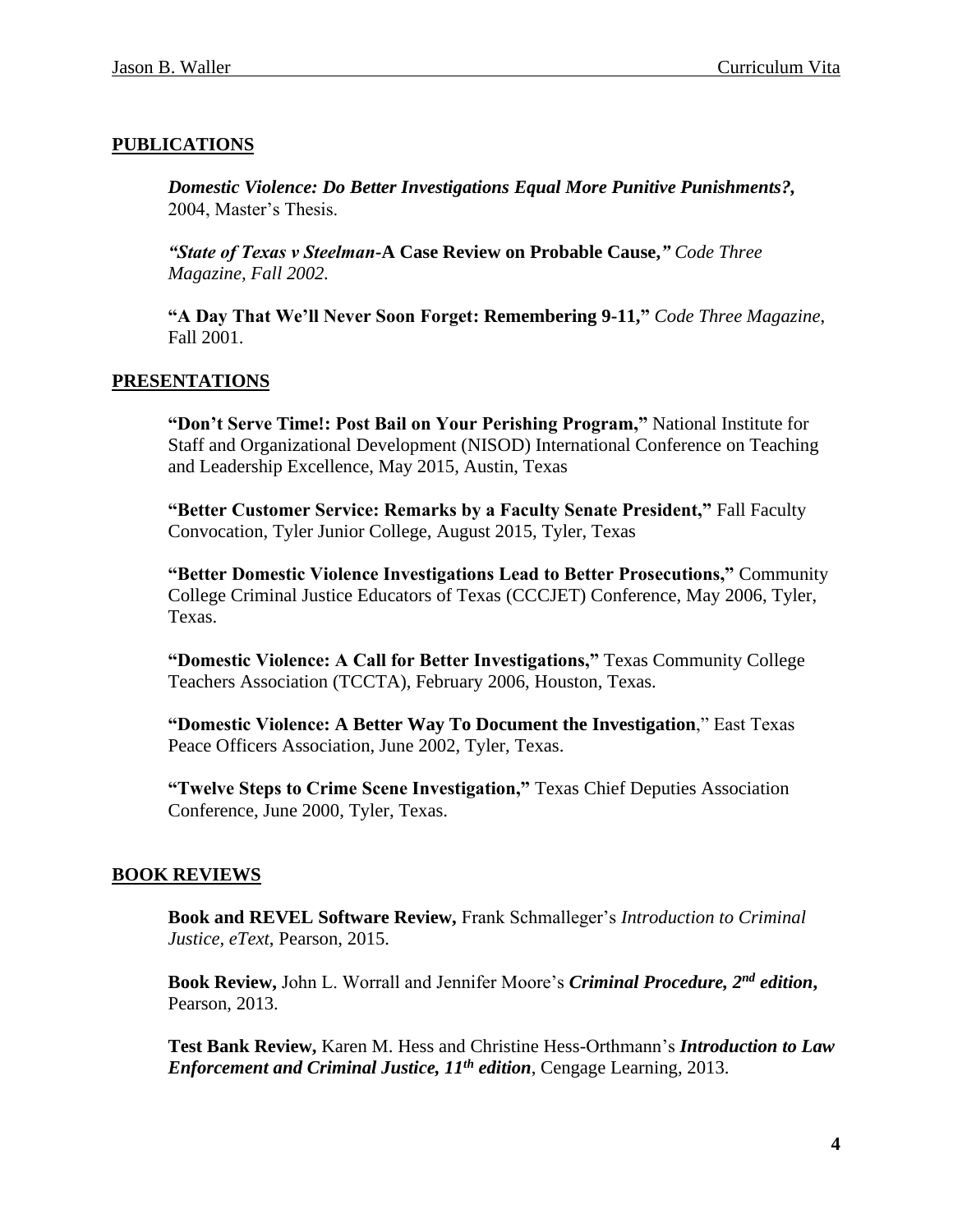**Book Review,** Steven Brandl's *Criminal Investigation, 3rd edition*, Sage Publishing, 2012.

**Book Review,** Larry J. Siegel and John L. Worrall's *Essentials of Criminal Justice, 8th edition*, Cengage Learning, 2012.

**Book Review,** Matthew Lippman's prospectus of *Essentials in Criminal Law*, Sage, 2012.

Book Review, reviewed prospectus of *Police Crime Control Strategies*, 1<sup>st</sup> edition, Cengage Learning, 2012.

**Book Review & Test Bank Review,** Karen M. Hess and Christine Hess-Orthmann's *Criminal Investigations: The Essentials*, 1 st edition, Cengage Learning, 2012.

**Book Review,** Larry K. Gaines and Roy L. Miller's *Criminal Justice in Action: The*  Core, 7<sup>th</sup> edition, Cengage Learning, 2011.

**Book Review,** reviewed James F. Dyson's *Criminological TheoriesL Understanding*  Crime in America, 1<sup>st</sup> edition, Jones and Bartlett Publishing, 2011.

**Book Review,** Karen M. Hess and Christine Hess-Orthmann's *Police Operations:*  **Theory and Practice**, 5<sup>th</sup> edition, Cengage Learning, 2011.

**Book Review**, Karen M. Hess and Christine Hess-Orthmann's *Criminal Investigations*, 10<sup>th</sup> edition, Cengage Learning, 2011.

**Book Review**, reviewed Dr. Rolando del Carmen's *Criminal Procedure: Law and*  Practice, 9<sup>th</sup> edition, Cengage Learning, 2011

**Book Review,** reviewed Dr. Ralph E. Ioimo's prospectus of *Introduction to Criminal Justice Information Systems*, 1<sup>st</sup> edition, Cengage Learning, 2011.

**Book Review**, reviewed James Girard's *Criminalistics: Forensic Science, Crime and*  Terrorism, 2<sup>nd</sup> edition, 2010.

**Book Review**, reviewed Jocelyn Pollock's *Prisons: Today and Tomorrow*, 2<sup>nd</sup> edition, 2010.

**Book Review,** reviewed prospectus of *The Great American Murder Mystery: Homicide Investigation Fallacy, Function and Policy,* 1<sup>st</sup> edition, Cengage Learning, 2010.

**Book Review,** reviewed prospectus for *Investigative Principles and Procedures: A Handbook for the Prosecution and Defense Investigator*, 1<sup>st</sup> edition, Cengage Learning, 2009.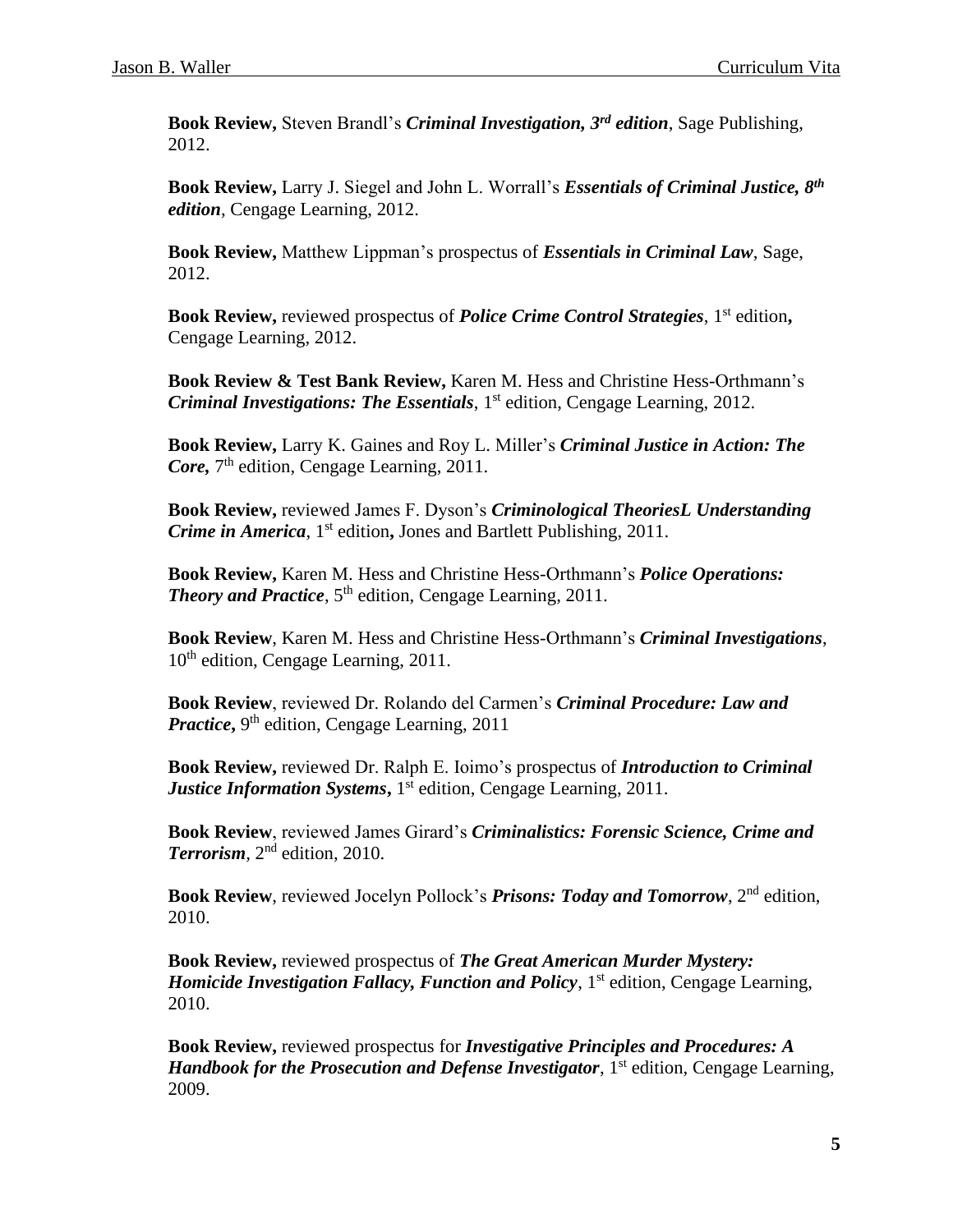**Book Review**, Karen M. Hess and Christine Hess-Orthmann's *Criminal Investigations*, 9<sup>th</sup> edition, 2009.

**Book Review**, Manuel S. Pena's *Practical Criminal Investigation*, 5th edition, 2009.

**Book Review**, Timothy Sweetman and Adele Sweetman's *Investigating an Homicide*,  $2<sup>nd</sup>$  edition, 2009.

Book Review, Joel Samaha's *Criminal Law*, 9<sup>th</sup> edition, 2007.

#### **AWARDS AND HONORS:**

**Rick Diamond Excellence in Education Award,** 2013-2014, Tyler Junior College Student Senate, Tyler Junior College.

**Outstanding Commitment to Excellence in Innovation in Distance Learning Award Finalist,** 2013-2014, Texas Distance Learning Association.

**Jack and Doris White Endowed Chair for Teaching Excellence,** 2010, Tyler Junior College.

**Excellence in Teaching Medallion,** 2010, National Institution for Staff and Organizational Development, the University of Texas at Austin.

**Mattie Alice Scroggin Baker Excellence in Teaching Chair Finalist,** 2009, Tyler Junior College.

**Excellence in Teaching Medallion,** 2009, National Institution for Staff and Organizational Development, the University of Texas at Austin.

**Who's Who Among American Teachers and Educators,** 2007.

**Hope Award for Work in Sexual and Domestic Assault,** 2002, East Texas Crisis Center.

**Academic Recognition Award and Medallion,** 2001, Texas Commission on Law Enforcement Officer Standards and Education.

**Murdock Award for Outstanding Work in Law Enforcement and Forensic Science,** 1997, East Texas Peace Officers Association.

#### **COMMITTEE WORK**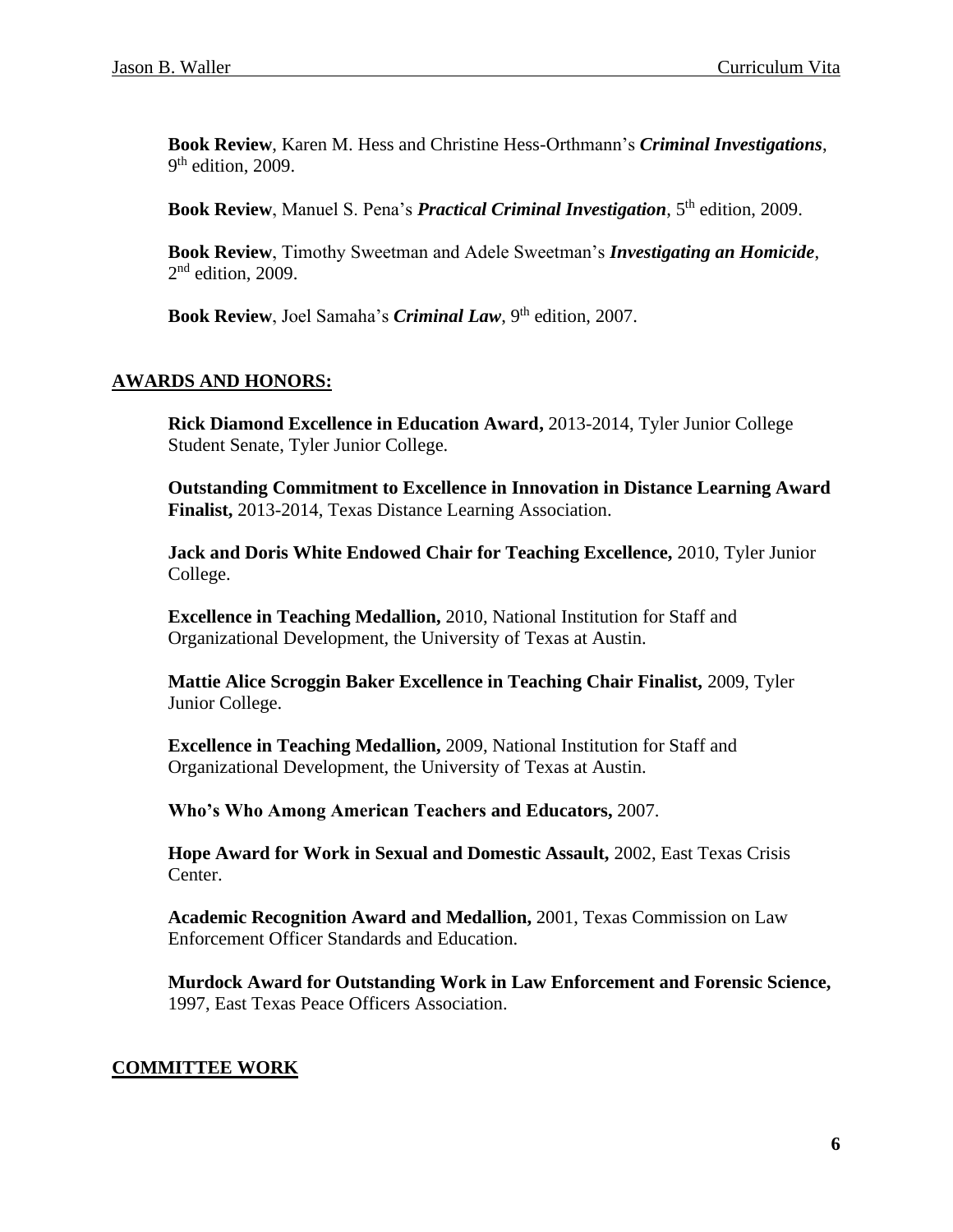**General Education Committee,** 2019 to present, Tyler Junior College

**Academic Affairs Team,** 2015 to 2016, Tyler Junior College.

**Faculty Senate President,** 2014-2015, Tyler Junior College.

**President's Enrollment Task Force,** 2014 to 2015, Member, Tyler Junior College.

**College Strategic Planning Standing Committee,** 2013 to 2015, Member, Tyler Junior College.

**Faculty Senate President-Elect**, 2013-2014, Chair of Academic Affairs Committee, Tyler Junior College.

**College Preservation Fund Committee,** Member, 2013-2014, Tyler Junior College.

**Director of Testing Search Committee**, Member, 2013, Tyler Junior College.

**Faculty Senate, Member,** 2002 to 2005; 2012 to 2015; 2018 to 2020, Tyler Junior College.

**SACS 3.13 Policy Compliance Task Force, Academic Complaint Policy Subcommittee,** 2013 to Present, Member, Tyler Junior College.

**Scholarship Committee,** Member, 2013 to 2019, Tyler Junior College.

**Strategic Plan (***Student Enrollment & Retention***) Committee,** Member, 2012 to 2014 Tyler Junior College.

**Career and Technical Education Committee,** Member, 2012-2013, Tyler Independent School District.

**Information Technology Governance Committee,** Member, 2012 to 2014, Tyler Junior College.

**Dean Search Committee – School of Humanities, Communications and Fine Arts**, 2012, Member, Tyler Junior College.

**Assessment Committee,** 2011 to 2013; 2016-2018, Member, Tyler Junior College.

**Curriculum and Instruction Committee**, 2009 to 2013, Member, Tyler Junior College.

**Distance Education Committee**, 2008 to 2012, Member, Tyler Junior College.

**Quality Enhancement Plan – Learning Centered Instruction Subcommittee**, Member, 2010, Tyler Junior College.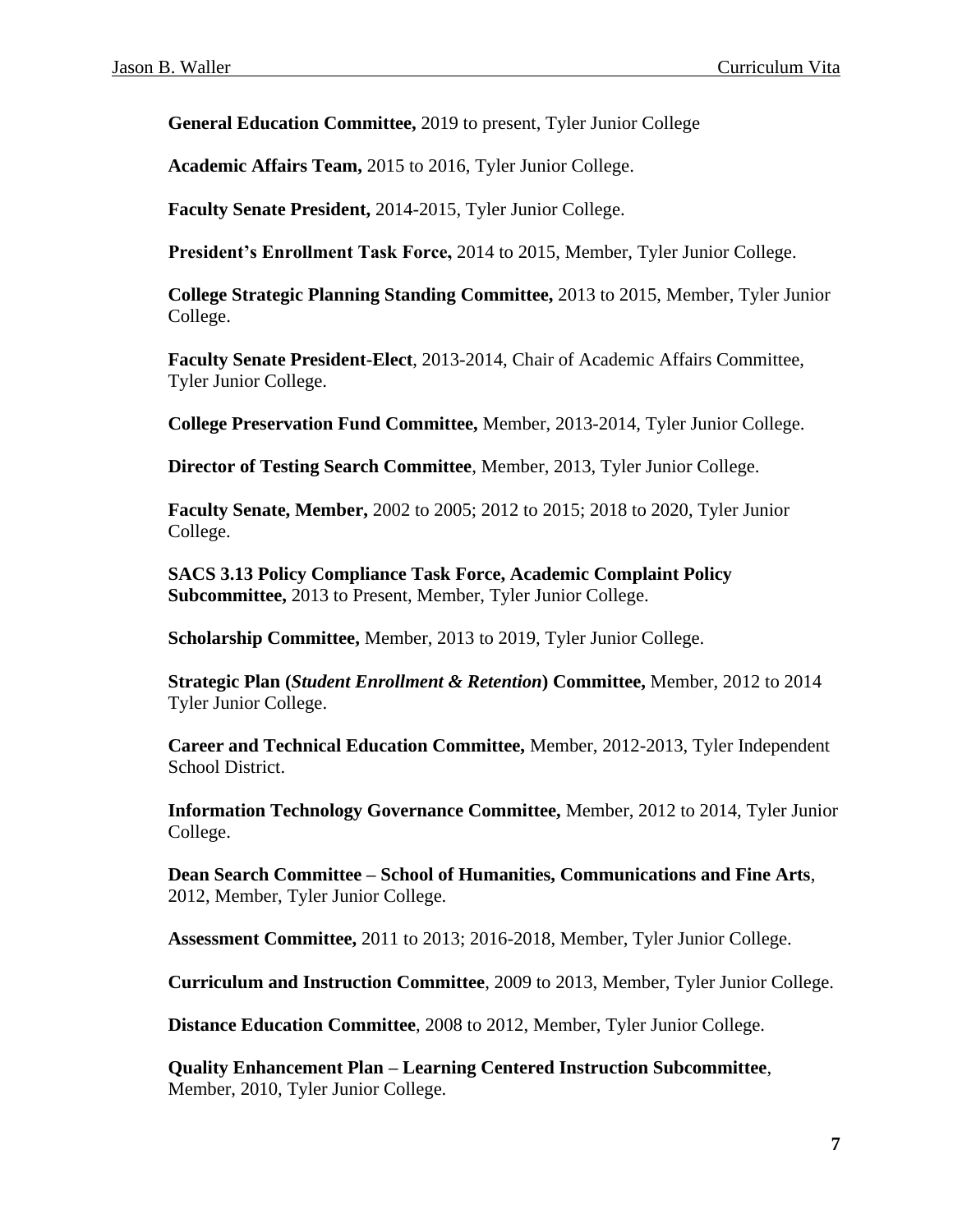**SACS Compliance Certification – Technology Use Compliance Subcommittee**, Chair and Author of Subcommittee Report 2009, Tyler Junior College.

**Late Registration Task Force Committee**, 2009, Member, Tyler Junior College.

**Dean Search Committee – School of Professional and Technical Programs**, 2008, Member, Tyler Junior College.

**Budget Committee,** Committee Chair and Author, 1999 to 2001, Smith County Sheriff's Department

**Policy and Procedures Review Committee**, Committee Chair and Co-Author, 1999 to 2001, Smith County Sheriff's Department.

**Criminal Justice Program Advisory Board,** Member, 1998 to 2001, Tyler Junior College.

**Law Enforcement Academy Advisory Board,** Member, 1997 to 2001, Tyler Junior College.

**Smith County Child Fatality Review Team, Chairman, Co-Founder, 1997 to 2001,** Texas Department of Health.

#### **PROFESSIONAL AFFILIATIONS**

**Texas Community College Teachers Association,** 2001 to Present.

- **Community College Criminal Justice Educators of Texas,** 2001 to 2009. Treasurer 2005-2006.
- **Texas Association of Sports Officials (football division),** 2004 to 2008; 2014 to Present.
- **Tyler Junior College Alumni Association,** 1984 to Present. Life Member.
- **Tyler-Lone Star Chapter of Football Officials,** 2004 to 2008; 2014 to Present. Member of Board of Directors 2006 to 2008; 2020 to Present.

**International Homicide Investigators Association,** 2012 to Present.

**Homicide Investigators of Texas (HIT),** 1990 to Present. President*,* 2001 to 2003. Secretary-Treasurer, 1995 to 2001.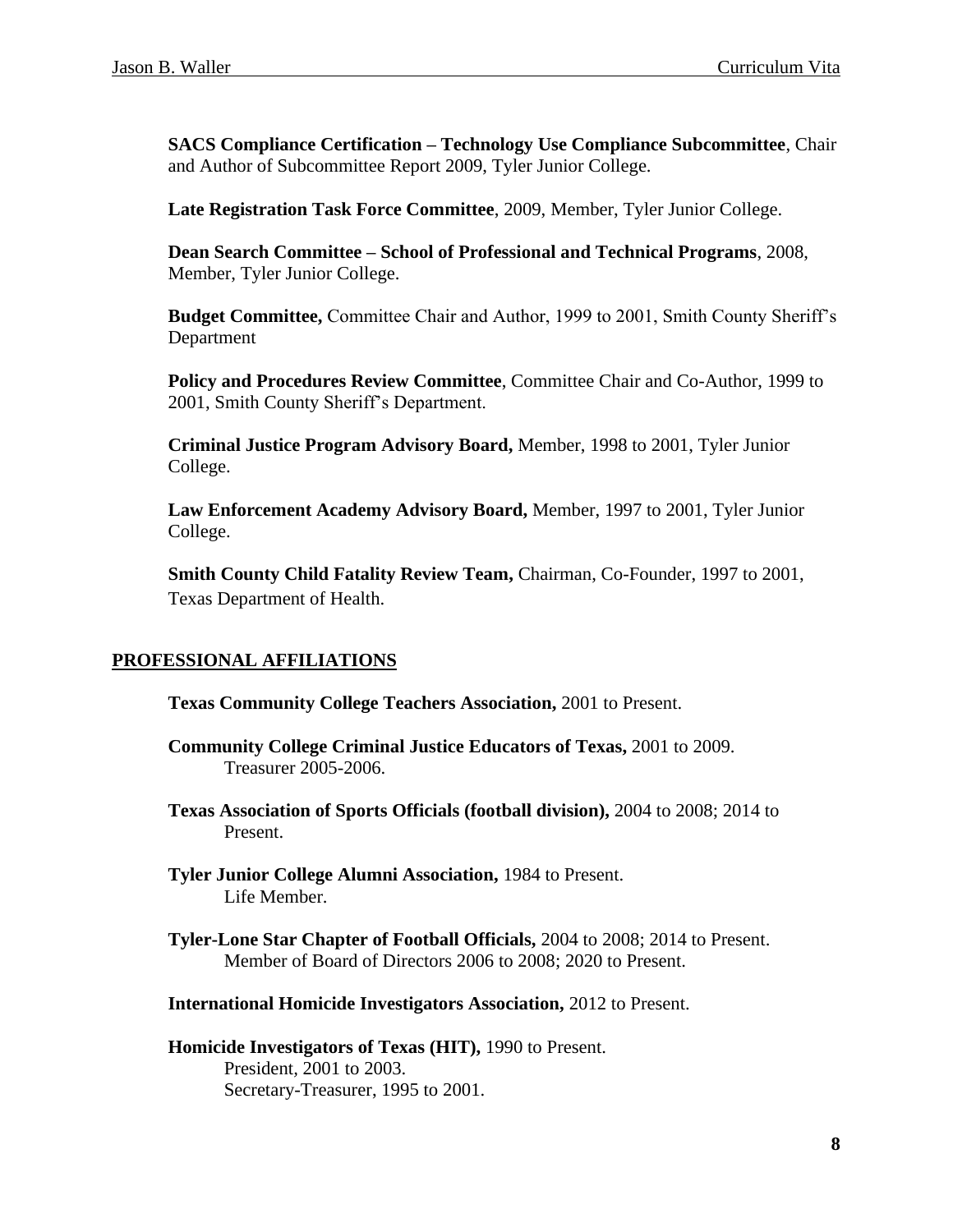Regional Director, 1993 to 1995. Life Member.

**Smith County Peace Officers Association,** 1984 to Present. President, 1990 to 1991. Life Member.

**East Texas Peace Officers Association,** 1987 to Present. Constitution & By-Laws Committee member 1996 to 1997. Education Committee member 1999 to 2001.

**Texas Police Association,** 1984 to Present.

**International Association of Blood Pattern Analysis,** 1996 to 2000.

**International Association of Identification,** 1997 to 2000.

**Sheriff's Association of Texas,** 1987 to 2001.

#### **REFERENCES - SUPERVISORS**

Bryan Renfro, PhD. (*Former Supervisor*) Vice President of Academic Instruction Paris Junior College 2400 Clarksville Paris, Texas 75460 E-Mail: brenfro@partisjc.edu Office: 903-782-0338 Mobile: 817-269-8667

Juan Mejia, EdD. (*Former Supervisor*) President Tyler Junior College 1400 East Fifth Street Tyler, Texas 75701 E-Mail: jmej@tjc.edu Office: 903-510-2261 Mobile: 956-878-9164

Clayton Allen, PhD. (*Former Supervisor*) Dean, School of Professional and Technical Programs (Retired) Tyler Junior College 1400 East Fifth Street